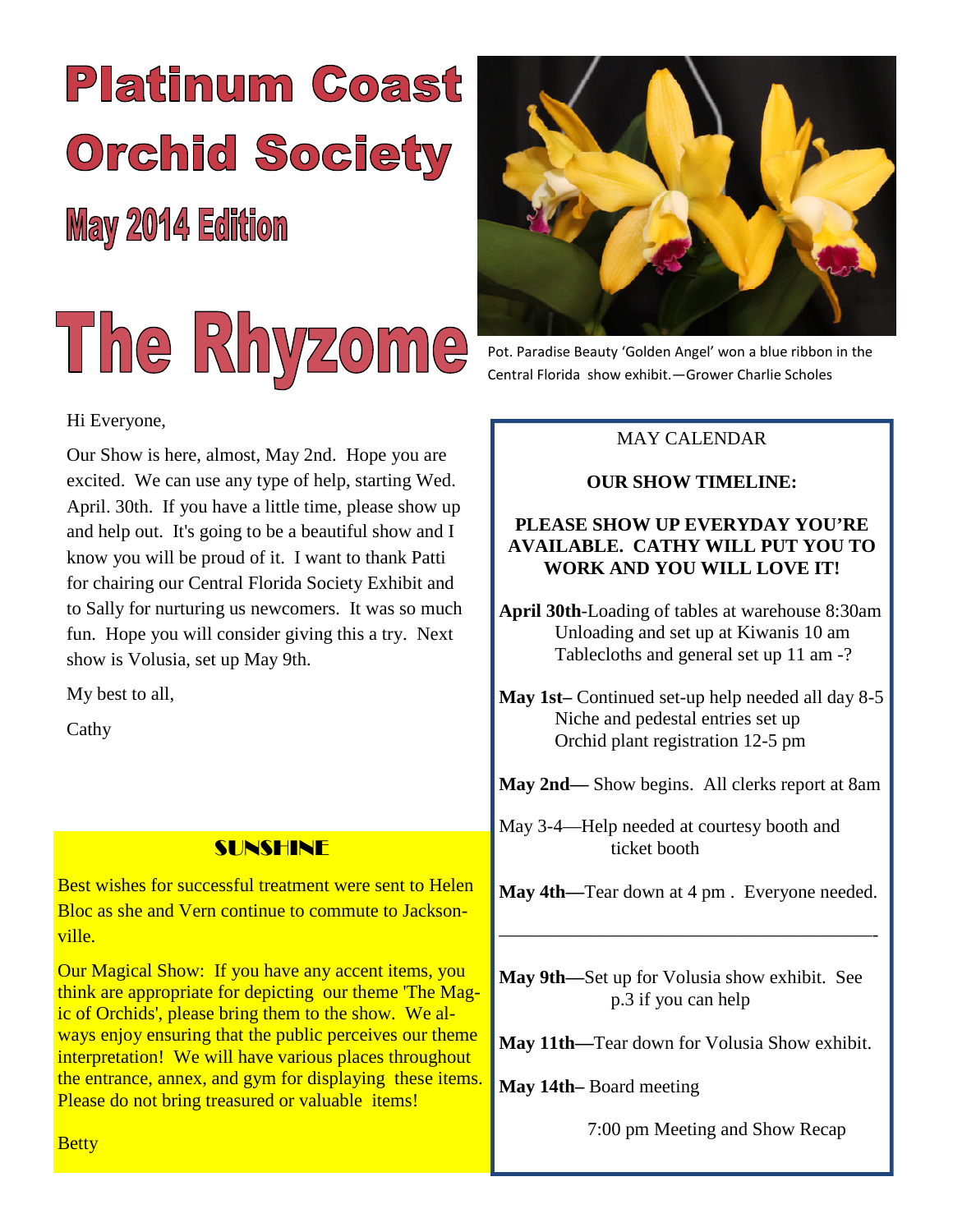# **2014 PCOS OFFICERS & CHAIRS PRESIDENT**

#### **Cathy Virata**

**536-2095 President@PlatinumCoastOrchidSociety.org**

## **VICE PRESIDENT**

**BJ Hendriksen 452-0633 VP@PlatinumCoastOrchidSociety.org**

## **TREASURER**

**Joyce Schofield**

**783-5200 Treasurer@PlatinumCoastOrchidSociety.org**

**SECRETARY**

**Holly Pardi 604-9954 Secretary@PlatinumCoastOrchidSociety.org**

**PAST PRESIDENT Dennis Gollehon**

**427-6959**

### **DIRECTORS**

**Sally Pancoast**

**Camille Theobold**

**Nadine Kern**

**Marsha Lovas**

**MEMBERSHIP**

**Joyce Schofield**

**NEWSLETTER EDITOR**

**Patti Scholes**

**SUNSHINE/AOS LIASSON Betty Adamson**

**PLANT FORUM**

**Betty Adamson**

**HOSPITALITY/GREETER**

**Shearer Kennedy**

**Darlene Giers**

**EXHIBITS**

**Sally Pancoast**

**Joyce Schofield**

**PROGRAMS**

**Sally Pancoast**

**Joyce Schofield**

**PHOTOGRAPHER**

**Jan Castillo**

**Charlie Scholes**

**RAFFLE Karen Snee**

**PUBLICITY**

**Ann Colchin**

PCOS Embroidered Shirts

Platinum Coast Orchid Society with flower in the center.

Available at :

Robin's Nest Embroidery

1314 Clearlake Rd., Ste. 4

Cocoa, FL

Phone: 321-636-4320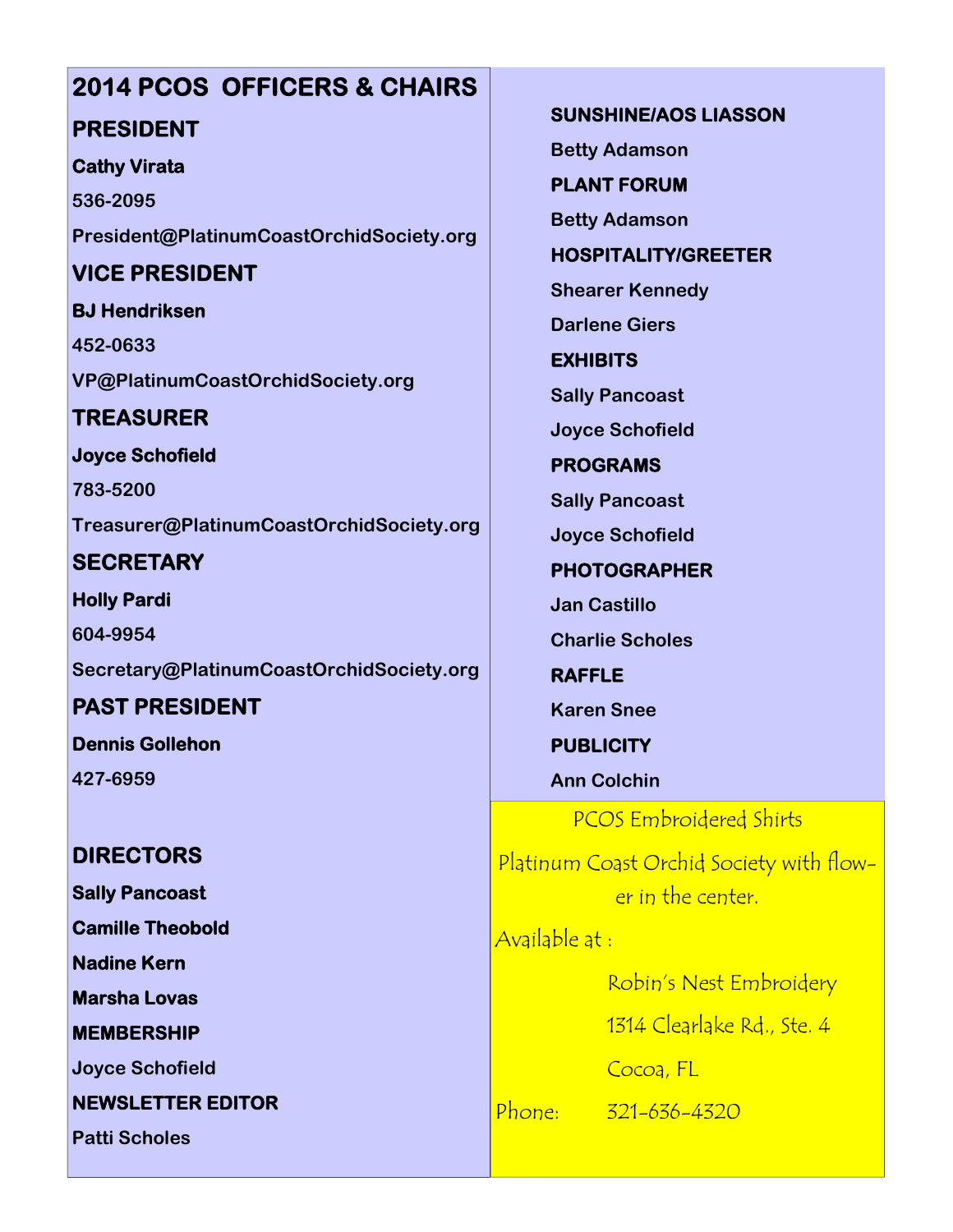#### OUR CLUB'S PARTICIPATION IN OTHER AREA SHOWS IS VERY **IMPORTANT:**

If you have any orchids in bloom right after our show, please let Nadine know (504-1199). PCOS will be entering an exhibit at the Volusia County Orchid Society show and we need several things:

- 1. decorative rocks that don't weigh very much
- 2. a wooden or rattan tri-fold screen (large or tabletop)
- 3. any decorative wood or old thick wooden candlesticks
- 4. as many blooming orchids as possible.

If you have the name of your orchid labeled, we will also try to enter it for judging at the show. This is a great opportunity for members, old and new, to get a chance to see how the exhibits are done, so if you're able to transport your orchids, you can help in various ways, as the display is organized. Just arriving there to help and then pick up your orchids on Sunday gives you an chance to see what's available before the show starts and what is left as the show ends…………..the two best times to be at a show.

## GREAT PLACES FOR

## MEMBERS TO FIND INFORMATION ON ORCHIDS:

1.. Programs—Take notes someday they will make sense

2. AOS Magazine articles. "Orchids" is available at every meeting. Check out the great articles in this month's edition

3. Members— Ask longtime members about orchids, but realize that your yard and potting choices are key. We all use trial and error to succeed.

4. Internet sites—**www.aos.org**— This AOS site has the answer to almost any question.

#### **UPCOMING SHOWS**

#### **May 2-4 PCOS Show**

#### **Kiwanis Island on Merritt Island**

**See calendar on p. 1 for exact times to help**

#### **May 10-11 Volusia County Orchid Show**

#### **Volusia County Fairgrounds**

We are entering an exhibit in this show.

If you can help see info above.

#### **May 16-18 Redland Int'l Orchid Festival**

#### **Redland Fruit and Spice Park**

**Raffle Fun**

**Every current member who wears a nametag to the meeting will receive a raffle ticket for an orchid drawing.**